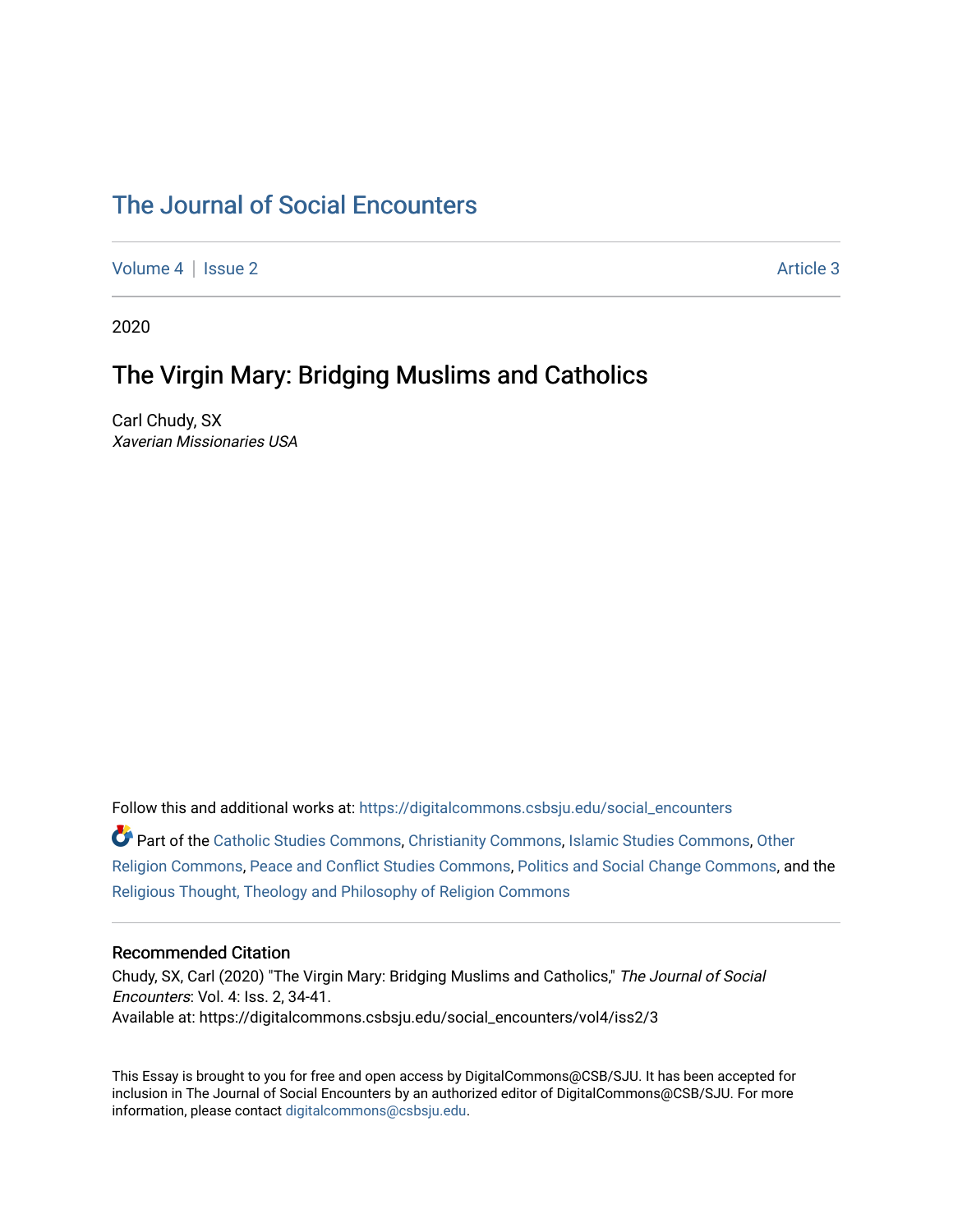### **The Virgin Mary: Bridging Muslims and Catholics**

Carl Chudy, SX Xaverian Missionaries USA Interfaith Outreach Coordinator

*This article reflects on Maryam of Islam, and what she may say to the Virgin Mary of Christianity through our sacred scriptures.<sup>1</sup> Beginning with the Qur'an, the focus is on key verses that are relevant to her birth and early life (Q 3:33-37a), the annunciation of 'Isa (Jesus) (Q 19: 17b-21; 3:45-51), and the birth of 'Isa (Q 19:22-26). Likewise, there is a brief consideration of the Qur'an regarding Maryam's submission to God. The scripture traditions of the Qur'an and Bible together underline convergence as well as divergence in their distinctive journeys of faith and how they see the Virgin as a model and inspiration. This brief comparative study opens us up to the profound mystery of God that transcends the boundaries of both of our faiths. Parts of this essay reflect the author's theological reflections on the Virgin Mary.*

#### **Introduction**

*"O mankind, indeed, we have created you from male and female and made you peoples and tribes that you may know one another. Indeed, the most noble of you in the sight of Allah is the most righteous of you. Indeed, Allah is Knowing and Acquainted." Qur'an 49:13<sup>2</sup>*

Friends and guests filed into our hall at Our Lady of Fatima Shrine in Holliston, Massachusetts one evening with curiosity and anticipation. Catholics and others who come to the shrine as a spiritual pilgrimage were invited to join friends from our local mosque, the Islamic Center of Framingham, many of them leaders, women, and youth. Interestingly, *Fatima* also was the name of the daughter of the Prophet Mohammad, and town of Fatima in Portugal, where the Virgin Mary allegedly appeared, was named after a Muslim princess. Catholics and Muslims gathered to reflect together on the place of the Virgin Mary in Islam and what that may mean to their faith relationship with each other through shared devotion to this Hebrew woman who has impacted so many. The evening was filled with conversations in which many found surprising links to each other. Mary, in this sense, was our bridge to one another in some seminal way.

In the numerous interfaith dialogues I participate in, I find it an extraordinary experience to learn from the faith of others. In significant ways, I have developed my own faith as a Catholic interfaith leader, in part through this astonishing multifaith journey that reveals the expansive mystery of God both within and beyond my own faith tradition. The central reason for this is my friendships with Muslims, and the bridge we are to each other, while we acknowledge our differences, which we hold as a holy mystery. The distinctiveness of Mary as mother of Jesus in the Qur'an resonates deeply with Catholics, both in eastern and western traditions, along with the differences we also embrace. As Jaroslav Pelikan wrote: "One of the most profound and most persistent roles of the Virgin Mary in history has been her function as a bridge builder to other traditions, other cultures, and other religions" (Pelikan, 1996, p. 67; see also Armajani, 2017).

In this essay I will discuss how both Muslims and Christians understand the Virgin Mary through their sacred scriptures, the Qur'an, and the Bible. The inspiration and model of faith both Muslims and Christians find in this woman is not only an opportunity to find common ground in the fundamentals of their faiths, but an opportunity to connect with each other in many other ways. In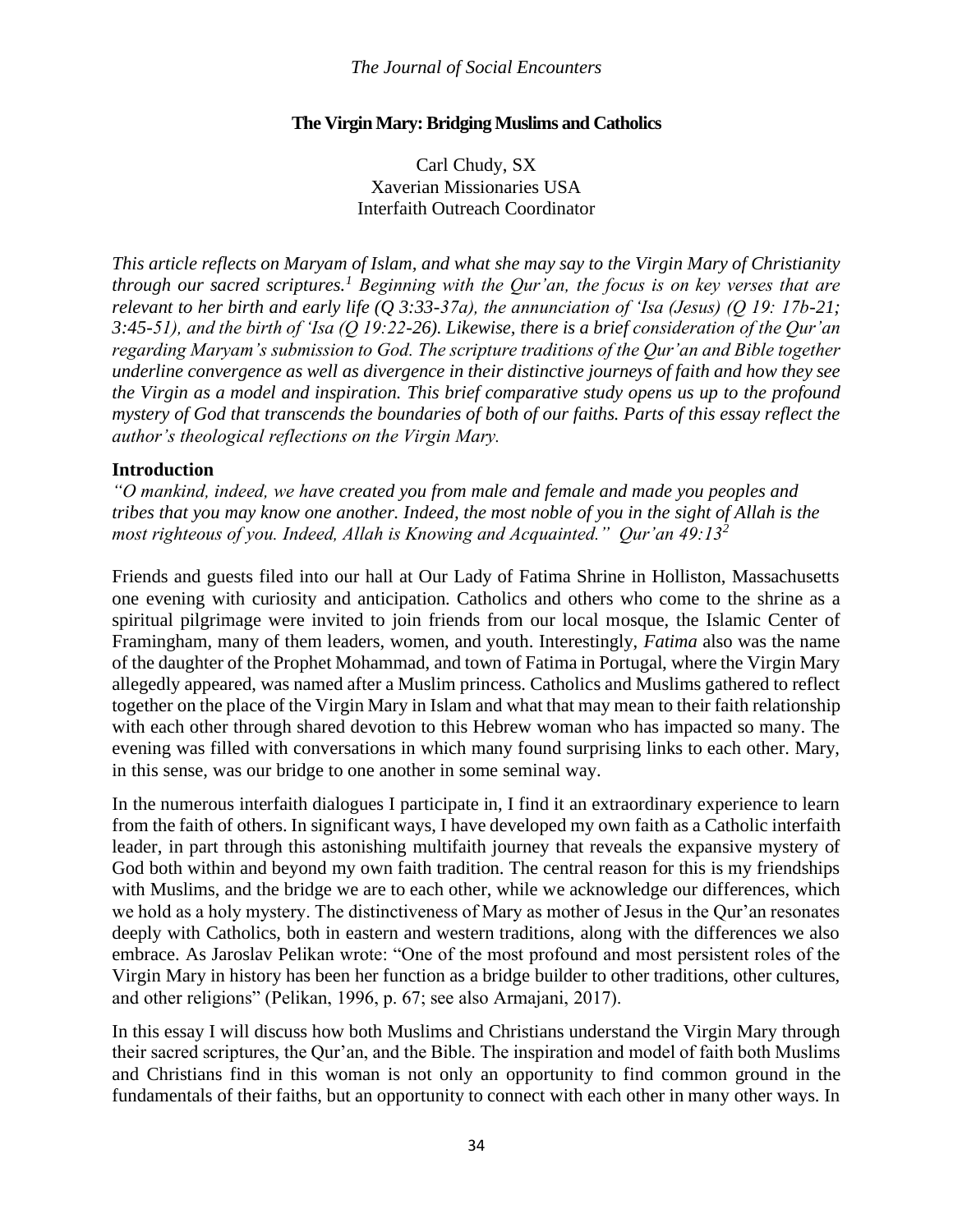the essay I will highlight the birth and early life of the Mary as depicted in the Muslim and Christian scriptures, as well as the annunciation and the birth of Jesus. I will touch upon some theological themes that show both similarities and differences between the Christian and Muslim understanding of the Virgin Mary.

## **Mary's Birth and Early Life**

In the Qur'an we find this description of Mary's birth and early life:

*B*EHOLD, God raised Adam, and Noah, and the House of Abraham, and the House of 'Imran above all mankind, in one line of descent. And God was all-hearing, all-knowing when a woman of [the House of] 'Imran prayed: "O my Sustainer! Behold, unto Thee do I vow [the child] that is in, my womb, to be devoted to Thy service. Accept it, then, from me: verily, Thou alone art all-hearing, all-knowing!" But when she had given birth to the child, she said: "O my Sustainer! Behold, I have given birth to a female" - the while God had been fully aware of what she would give birth to, and [fully aware] that no male child [she might have hoped for] could ever have been like this female" and I have named her Mary. And, verily, I seek Thy protection for her and her offspring against Satan, the accursed." And thereupon her Sustainer accepted the girl-child with goodly acceptance, and caused her to grow up in goodly growth, and placed her in the care of Zachariah (Q 19:33-37a).

In Catholic doctrine, which is only implicit in the New Testament, Mary is conceived without original sin and remains completely free of sin throughout her life. This doctrine is the result of a series of beliefs, doctrinal developments, study of early church writers, and the interpretation of scriptural passages. According to the tradition from apocryphal texts (the proto gospel of James) Mary's parents are named Joachim and Anna (Hannah). They are elderly and shamed by barrenness; hence, Mary's conception is understood as miraculous. After she is six months old, Anna dedicates her to the Temple. At three, she is given to the Temple, where she receives food miraculously from an angel's hand (Buby, 1997).

In both the Muslim and Catholic traditions, the miraculous birth of those especially chosen by God runs through Judaism, Islam, and Christianity. In the unfurling of revelation, God makes careful preparations across generations as he brings into history significant people who are exemplars of holiness and piety, such as prophets and messengers, and in this case, through the miraculous birth of Mary. In the Christian tradition narratives of Mary, even though they characterize her life and role in a special way, are really about her role in the coming of Jesus. Ultimately, the focus is on Jesus through the lens of Mary. In the Qur'an, Mary too is given significant status in her role as the mother of Jesus, the last of the prophets before Muhammad, and the definitive expression of God's power through humanity (Heardon, 2004). One Qur'anic theme that underlines the "chosenness" of Mary is striking:

AND LO! The angels said: "O Mary! Behold, God has elected thee and made thee pure, and raised thee above all the women of the world. O Mary! Remain thou truly devout unto thy Sustainer, and prostrate thyself in worship, and bow down with those who bow down [before Him]"  $(Q \ 3:42)$ .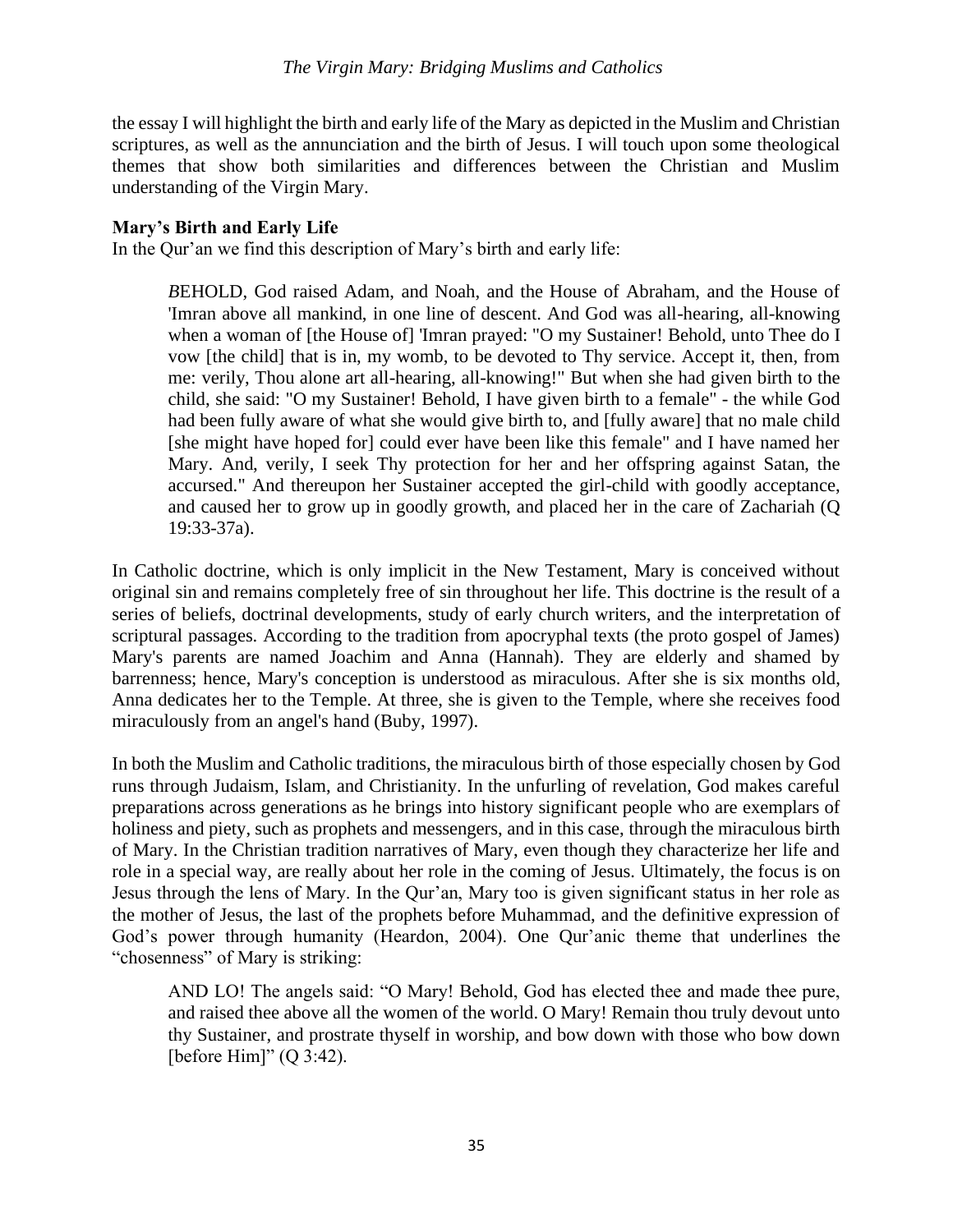## **The Annunciation of Jesus/'Isa in the Qur'an and the New Testament**

The Qur'an provides the following description of the annunciation of Jesus:

Lo! She withdrew from her family to an eastern place and kept herself in seclusion from them, whereupon We sent unto her Our angel of revelation, who appeared to her in the shape of a well-made human being. She exclaimed: "Verily, 'I seek refuge from thee with the Most Gracious! [Approach me not] if thou art conscious of Him!" [The angel] answered: "I am but a messenger of thy Sustainer, [who says,] 'I shall bestow upon thee the gift of a son endowed with purity.'" "How can I have a son when no man has ever touched me? – for, never have I been a loose woman!" [The angel] answered: "Thus it is; [but] thy Sustainer says, 'This is easy for Me; and [thou shalt have a son,] so that We might make him a symbol unto mankind and an act of grace from Us. (Q 19:17b-21)

I summarize here the related New Testament passages, in the Gospels of Matthew and Luke: Mary, living in Nazareth in Galilee, is greeted by the angel Gabriel, who speaks the perplexing words, "Greetings, favored one! The Lord is with you," and tells her she will bear a son whom she is to name Jesus. He will be called the Son of the Highest and will reign from the throne of David over the house of Jacob forever. Mary asks how this could be, since she is a virgin, and the angel tells her that the Holy Spirit will come upon her and that her child will be the Son of God. Then the angel informs her that Elizabeth miraculously conceived John the Baptist and assures Mary that nothing is impossible with God; Mary gives her assent in faith, that is, her fiat. (Paraphrased: Matthew 1:18; Luke 1:26-38)

In the Qur'an, the annunciation shows the Virgin Mary as the obedient and sinless believer who is sent a divine message by God, so that others might also hear and believe and thereby attain salvation. The focus is on the sovereign power of God and one's responsibility to submit (Heardon, 2004). In the gospel perspective of the annunciation, there is a difference in emphasis from the one in the Qur'an, even though the annunciation stories are quite similar. The submission of Mary initiates her role in the establishment of a new community that continues the salvific work of Christ. The events of Mary are tied to Jesus, escalating forward toward the descent of the Holy Spirit at Pentecost, the icon of the Church. The gospels pointedly show continuity from the Judaic roots of ancient Christians through the House of David. The submission of Mary then is in her devoutness and steadfastness in prayer that leads to good deeds. In Islam, Ibn Kathir cites *Mujahid* when he says that Mary stood in prayer until her ankles became swollen. Al- 'Uza'I observes that Mary was tranquil in her Mihrab kneeling, prostrating, and standing until perspiration poured from her feet. She is *al-qunut*, humble, pious obedient to God, and surrenders to God's will (Schleifer, 1997).

In the Gospel of Luke, Mary travels to meet her cousin Elizabeth. It is there that Elizabeth confirms the wonders of God that lie within her womb. That revelation prompts Mary to pray a prayer of praise traditionally called the *Magnificat,* which is based on the Song of Hannah, as well as other sources in the Hebrew scriptures that emphasize the compassion of God for the poorest (see Luke 1:67-80; The Song of Hannah is 1 Samuel 2:1-10). In this sense, submission to God implies shaping the world around the justice and peace of God. In the Qur'an, the witness of Maryam to prayer also leads to good works: "True piety does not consist in turning your faces towards the east or the west - but truly pious is he who believes in God, and the Last Day; and the angels, and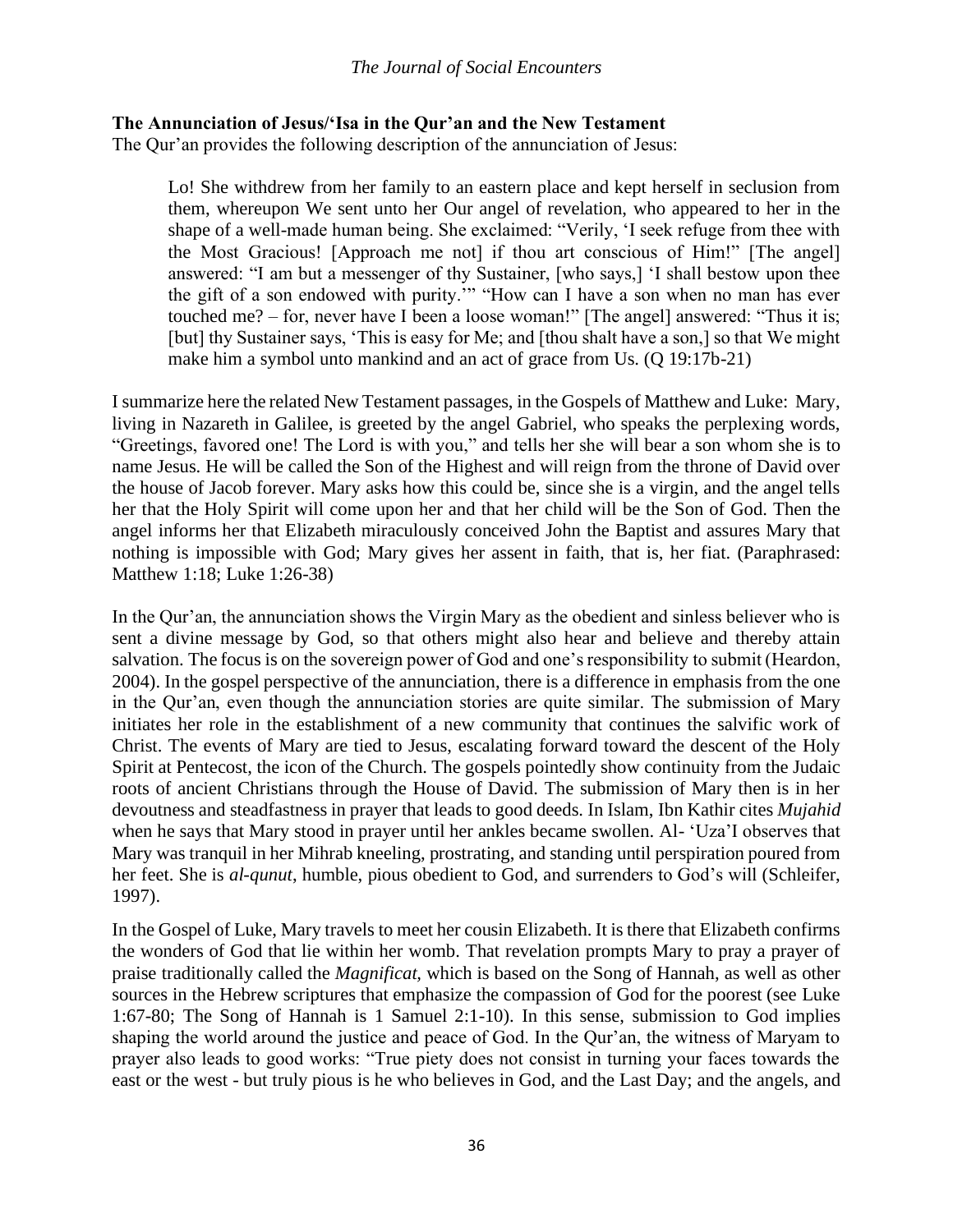revelation, and the prophets; and spends his substance - however much he himself may cherish it - upon his near of kin, and the orphans, and the needy…" (Q 2:177).

### **The birth of Jesus in the Qur'an and the New Testament**

There are some important differences in the descriptions of the birth of Jesus in the Qur'an and the New Testament, though lessons to be learned from them are similar. The Qur'an provides the following description of the birth of Jesus:

And it was a thing decreed [by God]:and in time she conceived him, and then she withdrew with him to a far-off place. And [when] the throes of childbirth drove her to the trunk of a palm-tree, she exclaimed: "Oh, would that I had died ere this, and had become a thing forgotten, utterly forgotten!" Thereupon [a voice] called out to her from beneath that [palmtree]: "Grieve not! Thy Sustainer has provided a rivulet [running] beneath thee; and shake the trunk of the palm tree towards thee: it will drop fresh, ripe dates upon thee. Eat, then, and drink, and let thine eye be gladdened! And if thou shouldst see any human being, convey this unto him: 'Behold, abstinence from speech have I vowed unto the Most Gracious; hence, I may not speak today to any mortal" (O 19:22-26).

I paraphrase here the description of the birth of Jesus in the Gospels of Matthew and Luke: Joseph takes Mary for his wife without having marital relations. Responding to the Emperor's call for a census, Mary, and Joseph journey to Bethlehem (the city of David) where she gives birth to Jesus and lays him in a manger for want of an inn. An angel announces the birth of the Messiah to nearby shepherds and is joined by the heavenly host, praising God. The shepherds visit the holy family and make the birth known to all who will hear them. (see Matthew 1:24-25; Luke 2:1-20)

The Muslim scholar Aliah Schleifer asserts that the labor pains of Mary drove her to a palm tree, somewhere near Jerusalem, where she gave birth to Jesus. Other Muslim scholars say this birth took place in Nazareth (al-Nasira), rather than Bethlehem as Christians and some Muslim scholars contend (Schleifer, 1997) That said, the extraordinary difficulty in the birth is underscored in the Muslim text. The Gospel of Luke does not speak of the pain of the birth, but her difficulty in finding shelter for the birth. In the Qur'an, despite the difficulties, God was there to protect Maryam with food and drink; in Luke, God provided shelter from the night.

In the Qur'an it is stated*:* "And in time she returned to her people, carrying the child with her. They said: "O Mary! Thou hast indeed done an amazing thing" (Q 19:27). Compare that to the Christian perspective immediately following the birth of Jesus: An angel announces the birth of the Messiah to nearby shepherds and is joined by the heavenly host, praising God. The shepherds visit the holy family and make the birth known to all who will hear them. This momentous event for both Muslims and Christians ushers in a new era of God's providence and power, God's divine desire to reveal his will and remind humanity of its obligation to God. This is an occasion of joy and hope for the future.

#### **The Virgin Mary's Submission to God in the Qur'an and the New Testament.**

We find important similarities in the Qur'an and the New Testament regarding the Virgin Mary's submission to God. According to the Qur'an:

And [We have propounded yet another parable of God-consciousness in the story of] Mary, the daughter of Imran, who guarded her chastity, whereupon We breathed of Our spirit into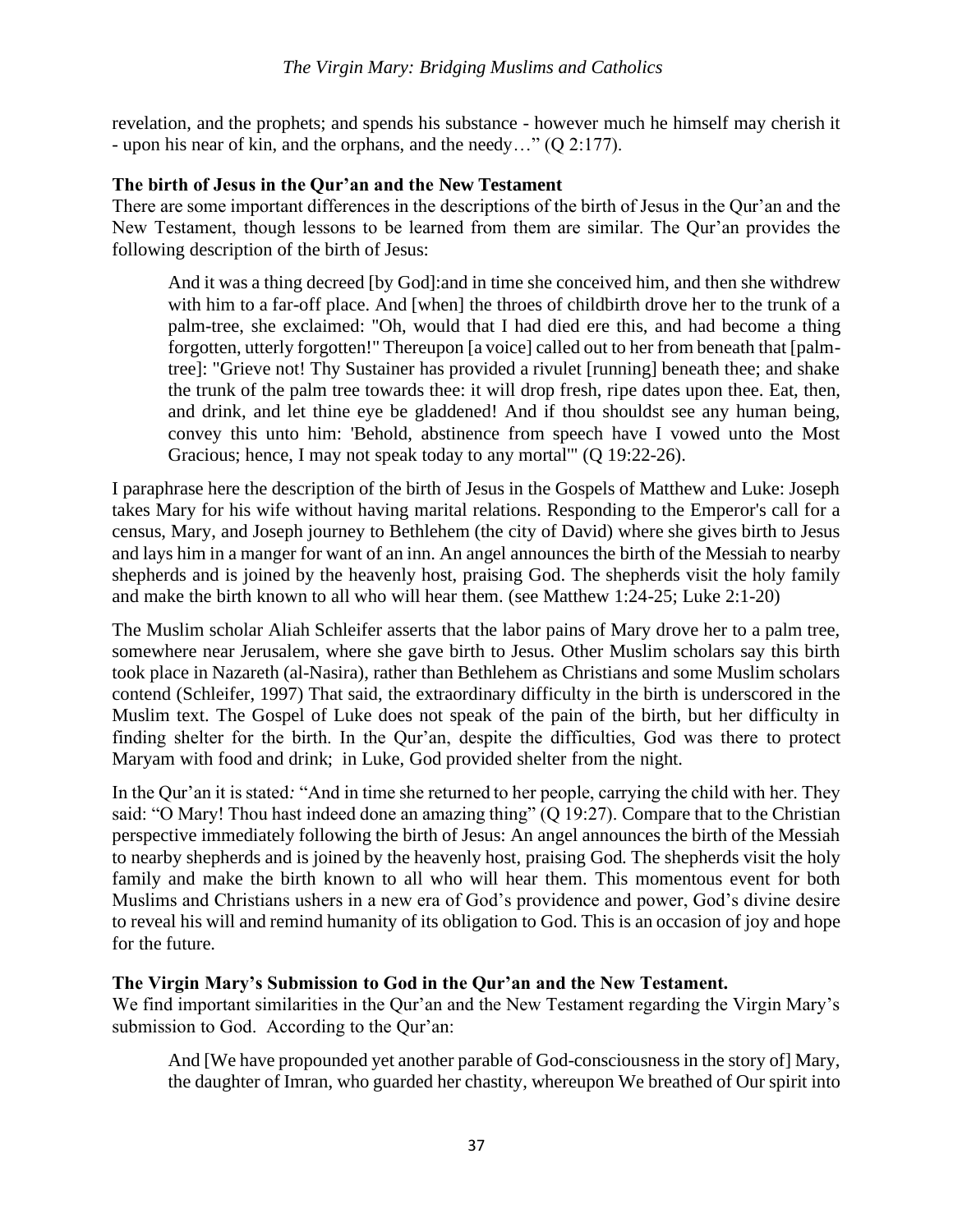### *The Journal of Social Encounters*

that [which was in her womb], and who accepted the truth of her Sustainer's words - and [thus,] of His revelations - and was one of the truly devout (Q 66:12).

According to the Gospel of Luke:

In those days Mary arose and went with haste into the hill country, to a city of Judah, and she entered the house of Zechariah and greeted Elizabeth. And when Elizabeth heard the greeting of Mary, the babe leaped in her womb; and Elizabeth was filled with the Holy Spirit and she exclaimed with a loud cry, "Blessed are you among women, and blessed is the fruit of your womb! And why is this granted me, that the mother of my Lord should come to me? For behold, when the voice of your greeting came to my ears, the babe in my womb leaped for joy. And blessed is she who believed that there would be a fulfilment of what was spoken to her from the Lord (Luke 1:39-45).

In this portion of the Qur'an, *"*Our spirit into that which was in her womb, and who accepted the truth of her Sustainer's words*…"* shows Mary as an example for Muslim believers because of her chastity, obedience, and faith. Believers contemplate the living image of a human embodiment of the traits which they strive to achieve. They pray to be endowed with the faith of the Virgin and to be recipients of similar blessings (Schleifer, 1997).

Maura Hearden writes:

The ideal degree of dedication to worship is represented by Maryam's virginity—an extension of her purity—in that to be a virgin, male or female, is to give oneself entirely to God, living Truth. Maryam's life is one of seclusion. She lives in her Temple (*mihrab)*, visited only by Zechariah, abstaining from marriage and all otherworldly distractions that she might be free to concentrate her entire being on God. The importance of seclusion is reiterated in the fact that she retires to a 'far off place' to give birth to her child (Q 19:22). Mary personifies freedom from worldly distractions required for proper worship (Hearden, 2004, p. 33).

In the Catholic tradition, both east and west, the ascetic quality of Maryam is not as pronounced as it is in Islam. However, Mary's witness has a variant different from the Muslim perspective. Like faithful Muslims, Catholics are required to surrender one's entire being to the all-powerful God. Mary is raised from a servant *passively* accepting God's will to an active "partner" (not meaning equal), who freely operates with God for the sake of humanity. Mary agreed to be the mother of Christ, consenting through her obedience and fidelity to God. Mary's cooperation is greater than that of any other human being, and thus we are all called to emulate her cooperation. What God wants to do *for* us he only does *with* us. We are to emulate Mary's fiat, making ourselves "wholly God's because he is wholly ours" and in doing so, we become inextricably linked with each other because of this union with God (Heardon, 2004, p. 35).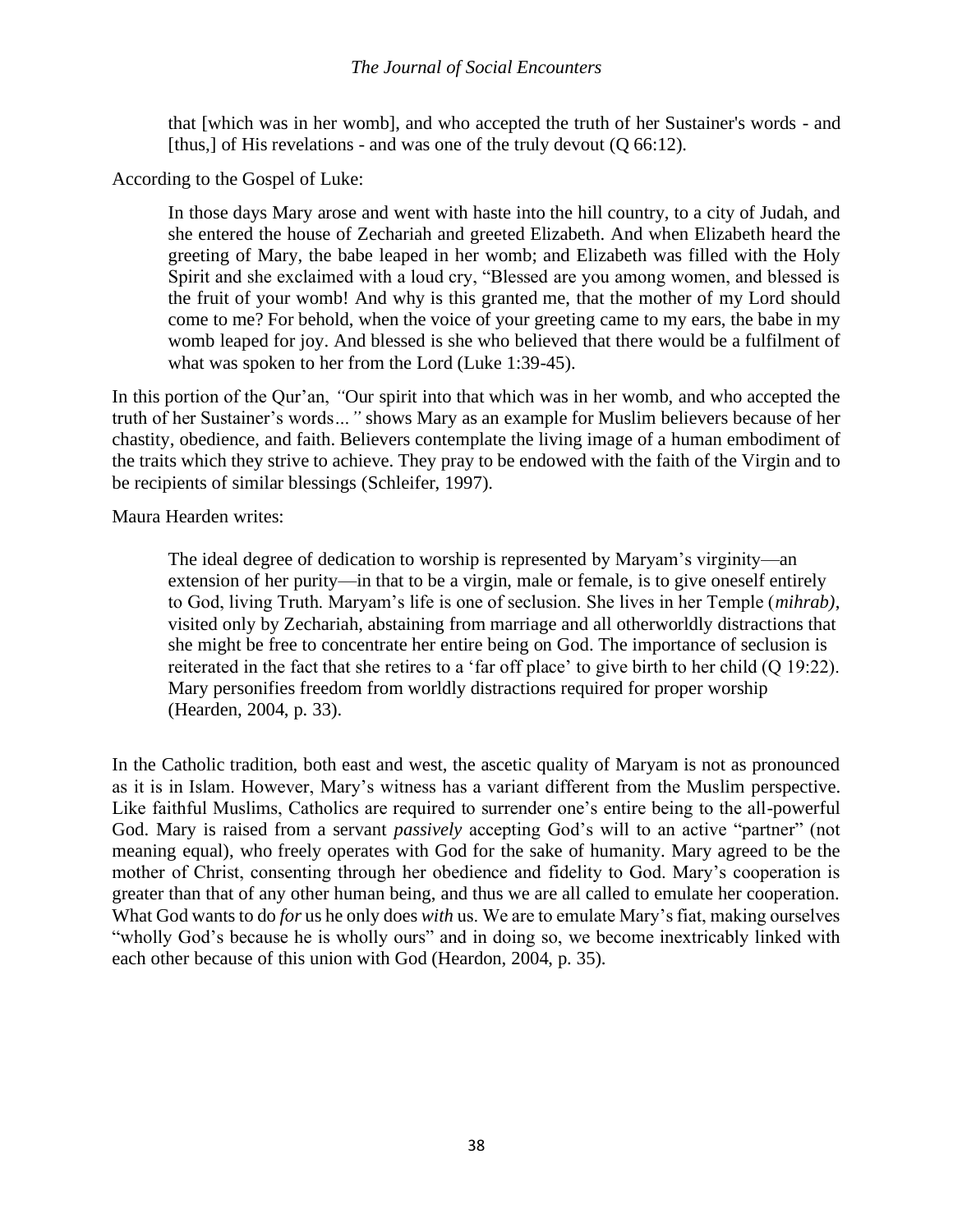### *The Virgin Mary: Bridging Muslims and Catholics*

### **Some Conclusions**

This brief survey in the Qur'an is one way to understand the inimitable role of Mary in Islam and the meaning of her life for faithful Muslims. The comparison to Christian sources about Mary shows some fascinating convergence, not on doctrinal grounds necessarily, but on Mary's meaning in contemporary spirituality for all those who find her inspirational. Mary is the unique bearer of the "Word" of God for both Muslims and Christians.<sup>3</sup> For Orthodox Christians she is the *Theotokos* through whom God enters human history.<sup>4</sup>

For Muslims, Mary and her son are signs of the manifestation of God's might and wisdom. She is also a model of discipleship and her life affords us the opportunity to understand more deeply the mystery of God revealed to us constantly. Mary is exalted by both Muslims and Christians because of the great things that God has done for her. The mutual relationship Catholics and Muslims have with Mary can be seen in their common beliefs about her: the virgin birth and preservation from sin (though interpreted differently), and their praise of Mary as a symbol of faith. A bridge between Muslims and Catholics lies in how Mary leads them to *divine mystery*. "How can these things be" Mary asks in both texts. Her assent to that mystery is in the conception of Jesus (Holness, 2016).

In both Muslim and Catholic views of Mary, although their interpretations of God's gifts differ, their mutual understanding of each other on the virgin birth and her sinlessness, raise their hearts to the same God who shows mercy and compassion. Her total submission to God's will is a model for everyone to not only be deeply aware of a Merciful God, but how that mercy is revealed through their shared effort to shape their communities and cultures around the values of their faiths.

That witness of God's mercy and compassion is needed now more than ever in the brokenness we invariably feel in these troubled times we live in. Political and cultural forces have skewed our moral vision to one of fear, a renewed overt racism and anti-Semitism, and a proclivity to local community and global isolationism. The phenomena of Islamophobia is inflicted to some degree by people, who have in some part, distorted the relevancy and vibrancy of the Christian faith.

It is in these times that bridges need building. Was it not God, who found that when people forgot what their responsibility to the divine will was, brought forth new prophets at the right time? In Islam, Mary ushered a new era of prophecy in the person of Jesus. For Christians, we have been formed into the "body of Christ" in order to create cultures of justice and compassion, modeled first by Mary's submission, and the vision of a renewed world in her *Magnificat*.

Muslims and Christians for the most part are ordinary people who hold their faith in very imperfect ways. Bridgebuilding is about our curiosity and our trust in each other, how we help each other understand our obligations to each other, as with all peoples, in part because of the witness of Mary and the life of faith she shows us all. We are intimately tied to each other in profound ways in God's mysterious love:

O ye who believe! stand out firmly for Allah, as witnesses to fair dealing, and let not the hatred of others to you make you swerve to wrong and depart from justice. Be just: that is next to piety: and fear Allah. For Allah is well-acquainted with all that ye do (Q 5:8).

He has shown strength with his arm; he has scattered the proud in the thoughts of their hearts; he has brought down the mighty from their thrones and exalted those of humble estate; he has filled the hungry with good things, and the rich he has sent away empty (Luke 1:53-55, excerpt from the Magnificat or Song of Mary).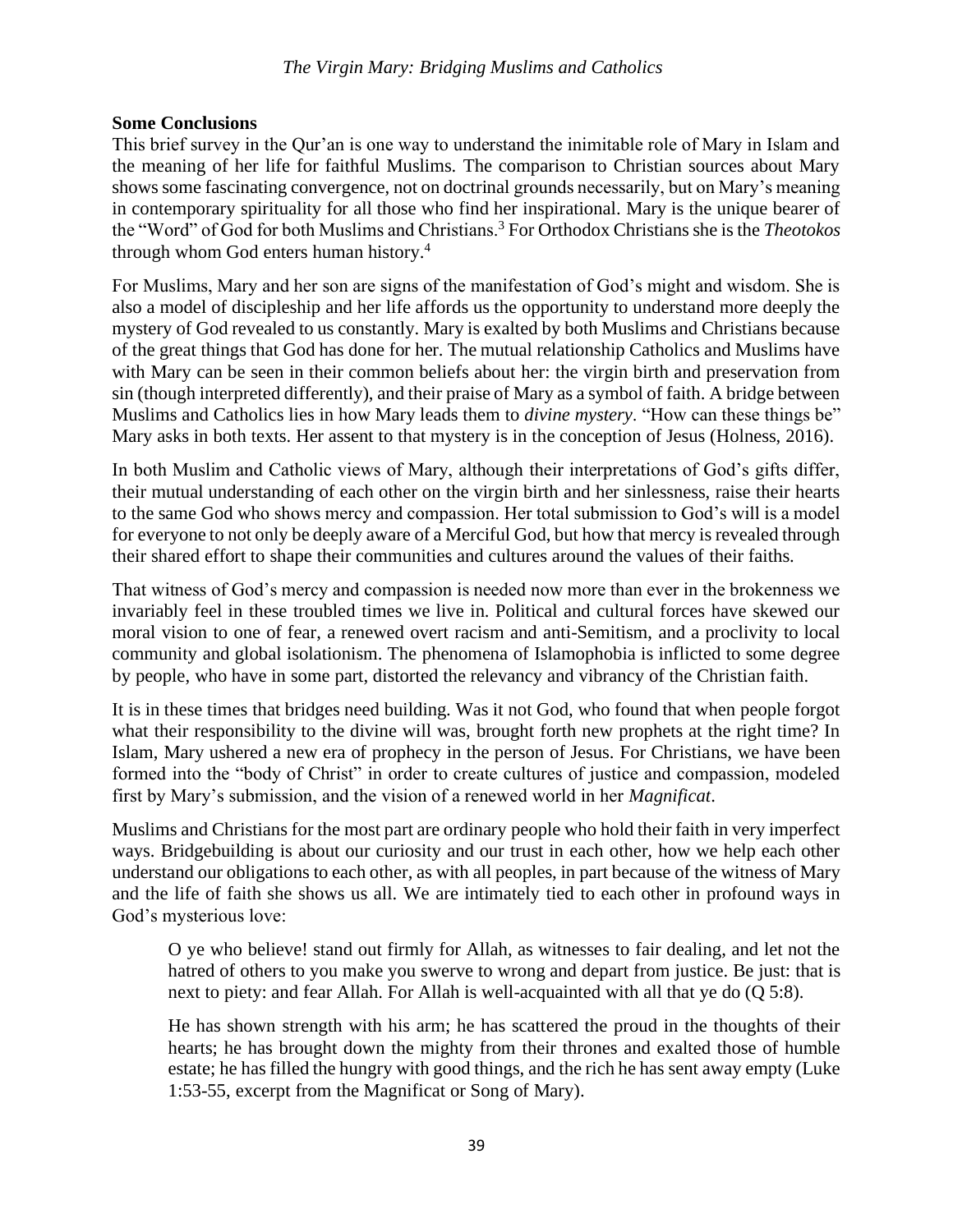# **Endnotes**

<sup>2</sup> The Qur'anic verses used in this article are from: Asad, Muhammad. (2003). *The Message of the Qur'an*. The Book Foundation.

<sup>3</sup> It must be noted that, while "Word" for Christians refers to God become human in Jesus Christ, "Word" for Muslims refers to a human personification of God's message to God's people. Jesus is not divine, but a great prophet sent to call humankind to the true worship of the one God.

<sup>4</sup> The title of Mary as "Theotokos" is where Muslims and Christians parted in our understanding of Mary, and even more importantly, our understanding of Jesus. Ancient Christianity struggled to understand the nature of Jesus as both human and divine. The sanctioning of Mary's title in the eastern tradition occurred at the Council of Ephesus in 431 CE. The title first appeared in what may the oldest prayer to Mary in the third century, *Sub Tuum Praesidium.* All About Mary: Meaning of "Theotokos.". (International Marian Research Institute). Retrieved June 15, 2019, from<https://udayton.edu/imri/mary/t/theotokos-meaning-of.php>

<sup>&</sup>lt;sup>1</sup> Maryam refers to the Virgin Mary in Arabic. Throughout the essay the name Virgin Mary or Mary will be used as it is a name many Muslims address Mary.